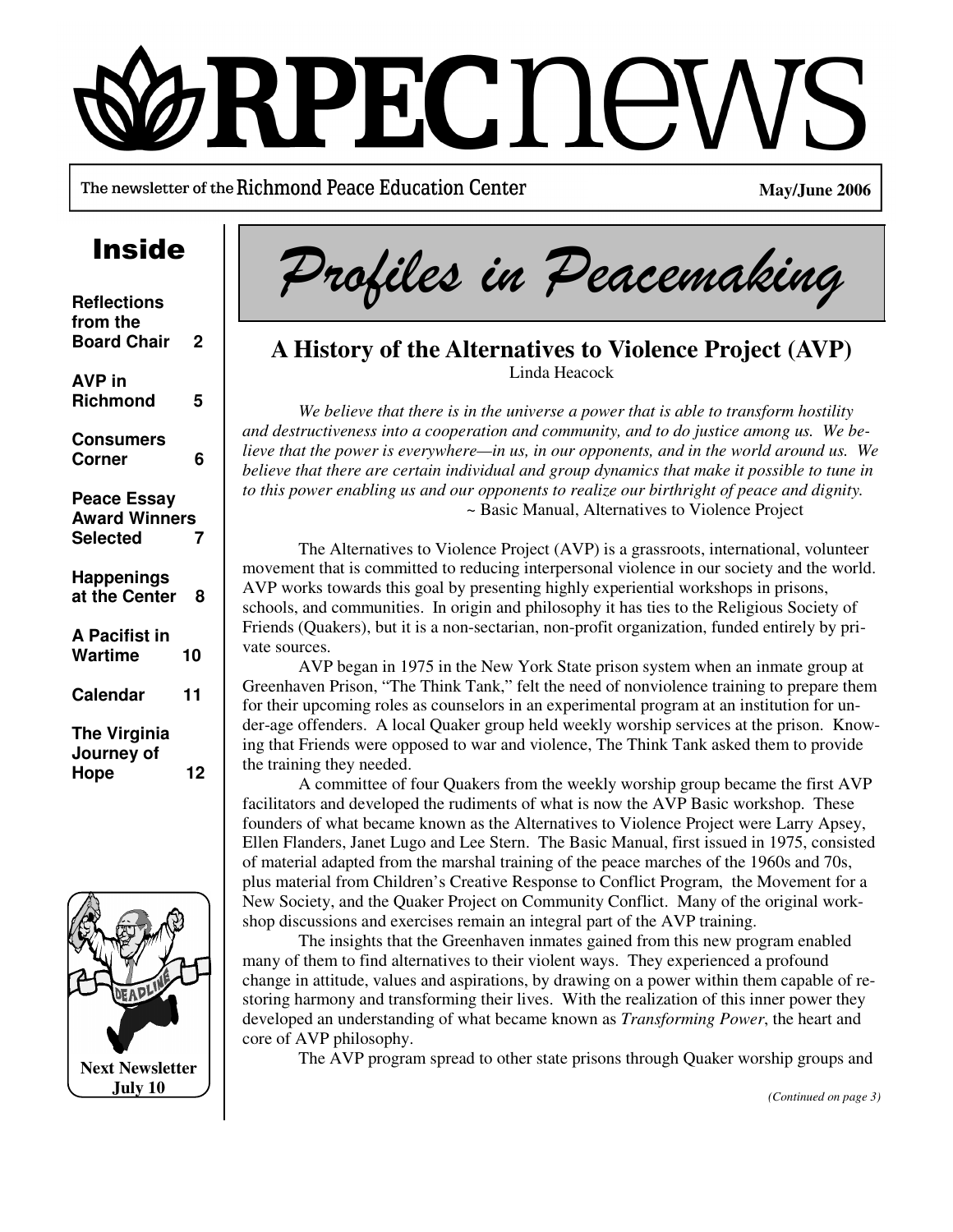# Profiles in Peacemaking

#### *(Continued from page 1)*

word of mouth. For some years the focus was on prisons, as a means to help people reduce the level of violence in the prison environment while at the same time deal with the violence in their own lives. However it soon became clear that prison violence is merely a distilled version of the violence that pervades all of society. People unconnected with the prisons, many of them Quaker meetings, first in New York and later other states, began requesting community-based training to develop teams of AVP facilitators. As AVP spread among prison populations around the country, program emphasis also took root in various community settings, including shelters for battered women, homeless people, criminal justice programs, and other community agencies. As AVP broadened its outreach to include many communities nationwide, program manuals were developed and expanded for use in each of the three, 22-hour workshop levels, Basic, Advanced and Training for Training.

 Eventually, AVP made the international leap to Australia and New Zealand, then to Europe, Central and South America, the Far East, and Africa. It now has a presence in 44 states, and 37 countries on nearly every continent.

 The AVP program has been particularly successful and is rapidly expanding in the Great Lakes Region of Africa (Kenya, Rwanda, Burundi, and Uganda) where throughout the region there continues to be ongoing threats of ethnic and tribal violence. More specifically, response to recent AVP workshops held in Western Kenya has been overwhelmingly positive. At the October 2005 AVP training I conducted with Kenyan cofacilitators, eight of our group of 20 participants, who certified as AVP facilitators, have committed to apprentice at a Basic Level workshop in each of the ten locations in their District—one each month. What is most significant is that these workshops are all self-financed—they are not dependent on outside funding.

 AVP's organizational model is one of building from the grass roots up, based on the approach taken by Mohandas Gandhi and Martin Luther King, Jr. It is felt this approach is essential to nonviolence training. AVP makes use of consensus as its decision making process, incorporating the Quaker idea that shows respect for the opinions of all and resists development of a hierarchy within an organizational structure. AVP is about community, acknowledging and encouraging the potential within us all to grow, develop, and work together by reaching mutual agreement and without coercion.

*Note: portions of the above were taken from: the AVP Organizing Kit and the AVP Basic Manual, AVP Distribution Services, Plainfield, NY; and an article by Gini Floyd, AVP facilitator to Kenya in 2004.* 

### **AVP in Kenya**  Linda Heacock

*[In September-October of 2005 I traveled to Kenya as part of my Quaker ministry through Richmond Friends Meeting and Baltimore Yearly Meeting. I am in the process of raising funds for a return trip again this September to continue my work with the Alternatives to Violence Project]* 

 My ministry with Friends Peace Teams (FPT) evolved out of a strong personal leading to offer training and skills gained over the years in the field of alternatives to violence education**,** as a resource to the work being done in Kenya and parts of Africa through FPT's *African Great Lakes Initiative* (AGLI)*.* Thanks to the overwhelming support of my Meeting, and my family and friends, my leading became reality in September of 2005, when I embarked on a 6-week journey to Kenya. I joined a peace team of Kenyan facilitators to deliver Alternatives to Violence Project (AVP) workshops in Western Kenya and Nairobi. The program is a joint collaborative effort of FPT-AGLI and the Kenyan organization, *Friends for Peace and Community Development* (FPCD). AVP, originally founded in the United States in the 1970's by Quakers in their work with prison populations, is now international in scope with programs in many countries on nearly every continent. The program is still in its infancy in Kenya, and so they are very dependent on the resources

*(Continued on page 4)*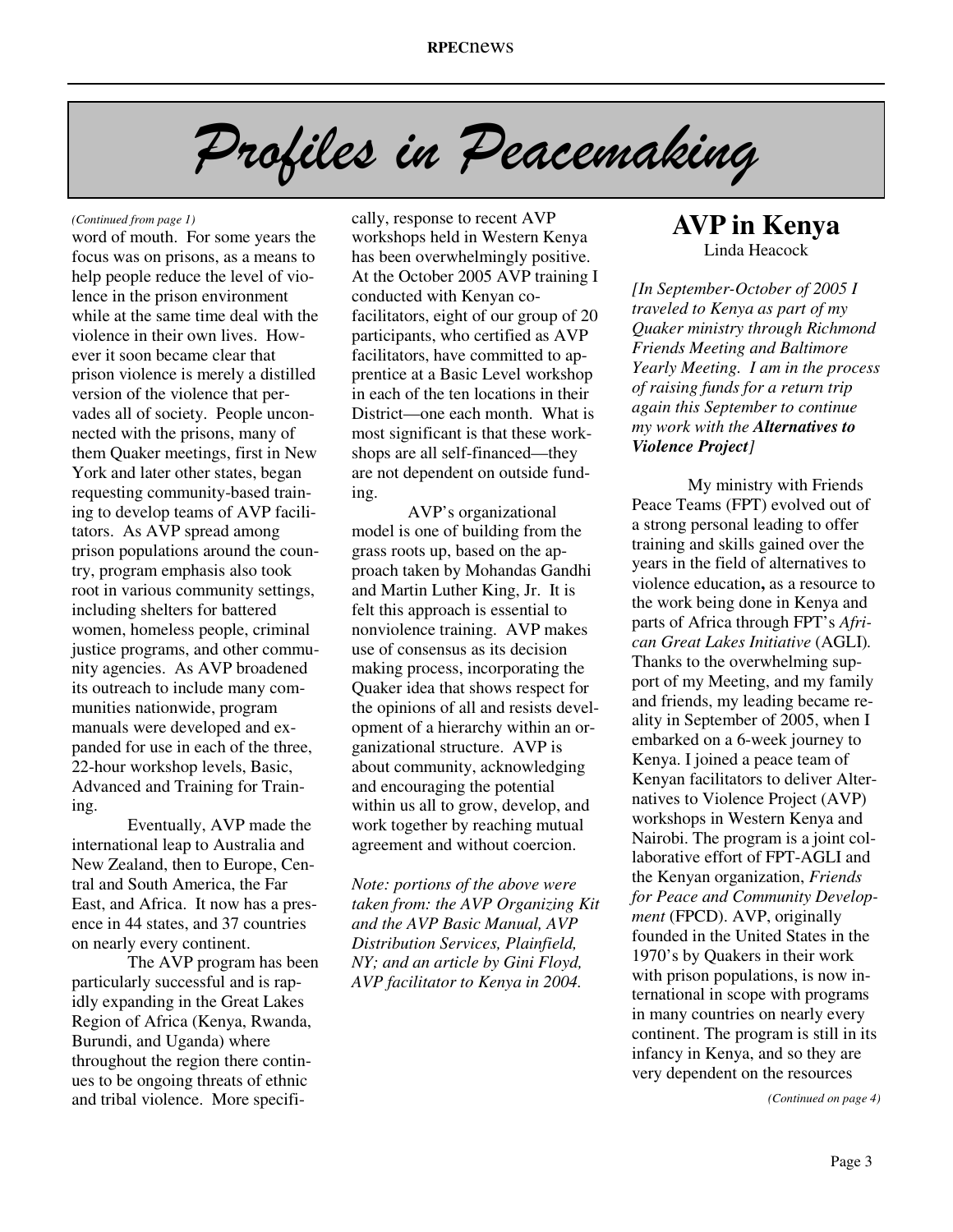# Profiles in Peacemaking

#### *(Continued from page 3)*

and leadership offered by the African Great Lakes Initiative. AGLI supports and promotes peace activities at the grassroots level in the Great Lakes Region of Africa. In collaboration with (Quaker) yearly meetings and other peacemaking organizations in the area, AGLI works together with native people in local communities to deliver programs and training such as AVP, and promote deeper understanding and community between Friends in Africa and those in the United States.

 The major focus of my trip was devoted to facilitating a series of five, 3-day AVP workshops to a diverse group of participants: community officials, police, paralegals, teachers, and youth. Much of my time was also spent meeting with Quaker activists and leaders in Kenya, attending Quaker worship services, and visiting several of the many Friends-sponsored programs, including orphan support groups (caregivers of children orphaned due to the AIDS pandemic), and an extensive youth program that includes peer education, community outreach, economic empowerment, and the use of participatory drama focusing on pertinent issues such as gender-based violence, substance abuse, and HIV/AIDS.

 Among the most meaningful experiences I had while in Kenya was witnessing the profound impact of AVP on its participants. I believe the AVP training has been so universally effective because of its concept of "*Transforming Power,*" which is the core philosophy of AVP. To me Transforming

Power is synonymous with the Quaker "Inner Light," the belief that there is 'that of God' in every human being. In our workshops, following an initial phase of building trust and community, each group would inevitably begin to reveal their personal stories – through conflict scenarios shared in small groups, in role plays, and large group discussions. It soon became apparent that no one had escaped incidences of overt violence in their lives. Violent outcomes – or the potential for violence – were shared in countless examples: disputes over land or animals, quarreling between neighbors, domestic violence, alcoholism, and extra-marital affairs. The training presented our participants with many questions; some seemed almost desperate for answers – *how do I deal with drunkenness and violence in my family, how can I personally confront the HIV/AIDS pandemic, what can I do about my anger??* Perhaps because collectively, these participants have experienced their share of violence in their lives, we found in general they seemed to have understood the roots of violence in all its forms almost without question. They were ready and willing to look at its alternatives and how to apply them. This may explain why our experiential exercises and role plays were so effective at each level of the workshops. Over and over again, evidence of "*Transforming Power*" was both demonstrated and noted by our participants.

 The response to our AVP workshops in Kenya has been overwhelmingly positive. In Western Kenya, eight participants who became certified AVP facilitators at our October 2005 training have enthusiastically committed to become part of an AVP team to deliver a basic-level workshop in each of the ten locations in the District—one each month. What is most significant is that these workshops are all self-financed (without dependence on outside funding), thanks to generous donations of time, food, and workshop location.

 In my 6 weeks of living and working with the people of Kenya, I was privileged to learn much about and appreciate their everyday life and culture. I found I began taking certain inconveniences – lack of plumbing, electricity, modern transportation – in stride. They were overshadowed by the intense richness in the quality of my daily interactions with the environment and the people. I wrote of my experience of the people in my daily Kenyan journal:

 *There is a spirit of perseverance and determination in the face of many odds. The average citizen has experienced their share of hardship. Because of a severe shortage of medical care, and the prevalence of AIDS, malaria, TB and other disease, most people have lived through the death of multiple family members by the time they have reached adulthood. I find that those I am living and working among demonstrate a genuine acceptance of and appreciation for the good things life has to offer, instead of dwelling on hardship and diversity. They grieve, let go, and move on. Those I meet often appear to be living life to the fullest, reap-*

*(Continued on page 5)*